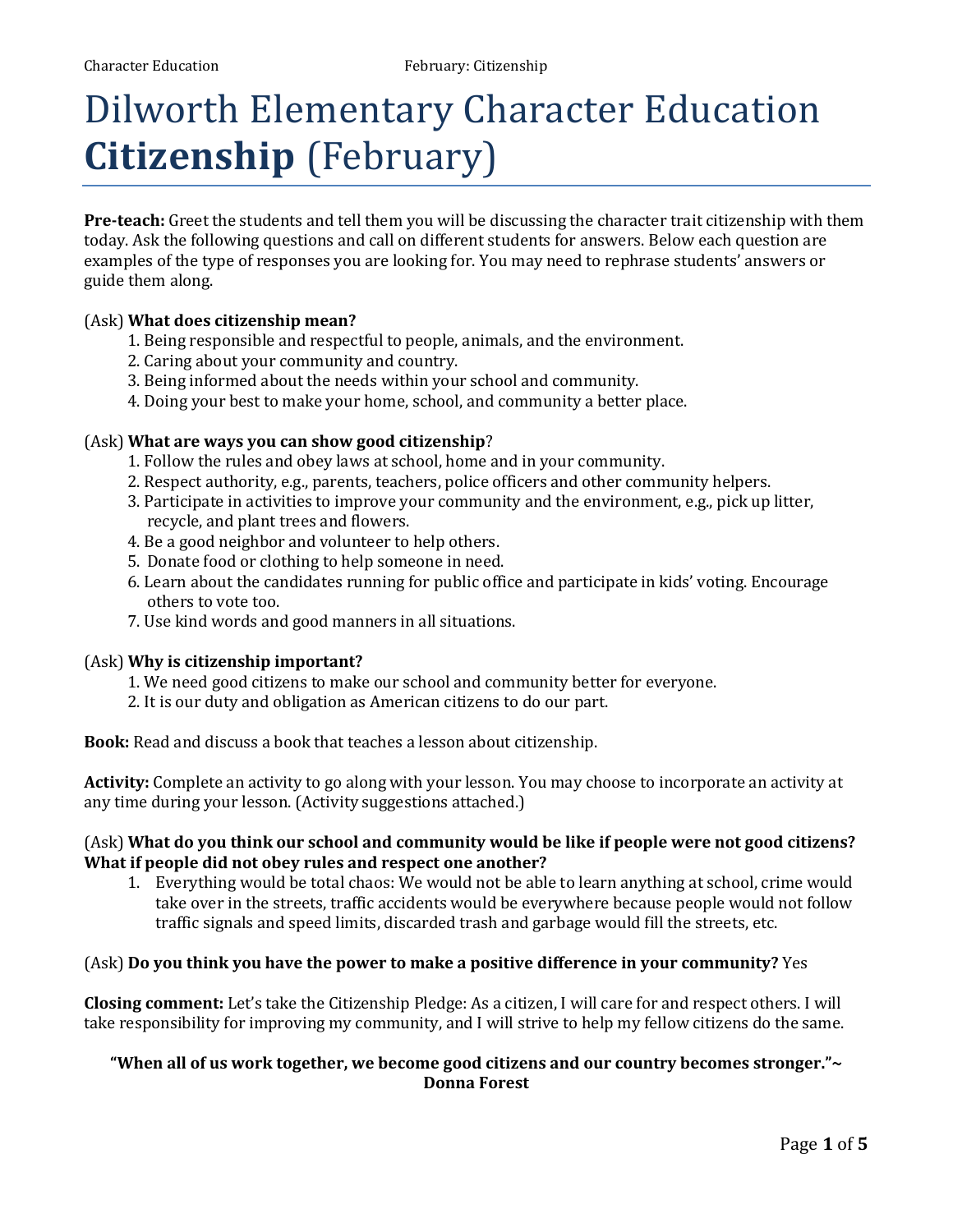# **Citizenship Activities**

# **The Citizen Chain—All Dilworth Kindergarten Classes**

**Materials**: Strips of paper Cut strips of paper and pass out one to each student.

Have each student draw or write a good citizen action (see page 1 of this handout for examples) on their strip of paper. Gather all of the links. Staple the links together and form a "citizen chain" to display in the classroom. Explain that in a community we are all connected and must work together to make it a great place to live. Talk about how long the chain is, and how it's made up of many links, or jobs, each of which is something we are capable of doing.

# **Citizen Ants—All Dilworth 1st Grade Classes**

**Materials**: Chocolate graham cracker crumbs, chocolate cake sprinkles, zip-lock baggies, and plastic spoons.

Cooperating and helping one another in order to get something done is a great way to learn about citizenship. Did you know that even the tiniest creatures cooperate with one another? Ants work together to build colonies, gather food, build tunnels, and care for their young. Every ant takes responsibility to perform its special job in order to create a nice ant community to live in.

Have the class wash hands, then work together to make an "edible ant farm." Form an assembly line and have four groups responsible for different tasks:

- Group #1 is responsible for dumping graham cracker crumbs into a large bowl.
- Group #2 fills sandwich bags half full with crumbs.
- Group #3 adds a small spoonful of chocolate cake sprinkles "ants" into each bag.
- Group #4 zips up the bags.
- Any remaining students can be responsible for passing out the finished bags and plastic spoons.

Conclude your activity by reminding the students that even ants know the importance of citizenship. When we take responsibility to do our part and care for our community, we can make it great! (From *Edible Object Talks*, Susan Lingo)

# **Recipe for Citizenship—All Dilworth 2nd Grade Classes**

**Materials**: Your favorite cookie recipe (cookies for students, optional)

Pass out a copy of your favorite cookie recipe to the students. (You also may want to include a sample cookie for the students to eat while you talk). Discuss the ingredients used to make the cookies and the importance of following the recipe to ensure a delicious cookie.

Ask the students to consider how the cookies would taste if you didn't follow the recipe. Perhaps left out the sugar or baked them for too long? Why is it important to follow the recipe?

How is following a recipe like obeying laws in our community? Ask students to consider what their community would be like without rules and laws. Would it be safe? How do rules benefit our school and neighborhood? Just like we need to follow a recipe to make delicious cookies, good citizens follow and respect the laws at their school and in their community.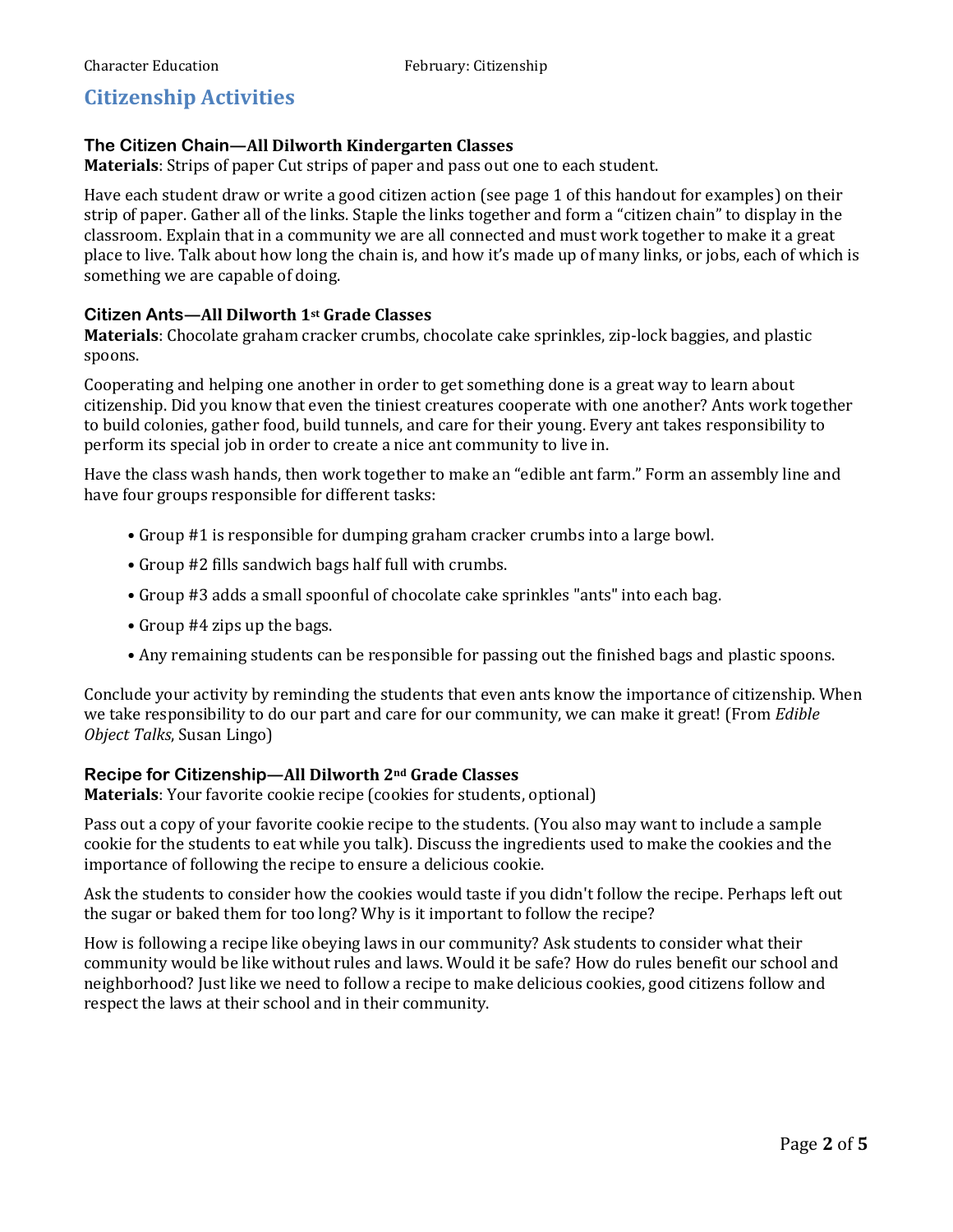## **Citizen-taters—All Dilworth 3rd Grade Classes**

**Materials**: You will need a very large potato (Dictator), a very small potato (Commentator), two matching potatoes (Imitators), a potato with large specks on it (Spectator), and a sweet potato ("Sweet" and Good Citizen).

Explain to the class that citizenship is about taking responsibility to make your community better. The potatoes (or "taters") will show just how different citizens can be.

- Some citizens are always telling others what to do, instead of helping. A bossy person like this is called a *dic***tater** (show large potato).
- Another citizen has a lot of comments about everything but doesn't help or participate, only criticizes and talks. This citizen is a *comment***-tater** (show small potato).
- Then there are those who only want to do just what everyone else is doing (show identical potatoes). These citizens are *imi***-taters**.
- Just as much a problem are those who wish to only be *spec***-taters** (show potato with specks). They watch everyone else do what needs to be done, but they don't get involved.
- The sweet potato looks a lot like other potatoes (hold up the sweet potato.) But, inside, it is a different color and it has a sweeter taste. A good citizen is like this sweet potato. A good citizen may look the same on the outside, but inside has a "sweet" and kind heart full of respect and concern for others in the community.

Don't be bossy like the dictator, or all talk and no action, like the commentator. Don't be an imitator, just doing what everyone else is doing, or a spectator that simply watches others work. Be the sweet potato, full of sweet kindness and concern for your community! (From *Object Talks for Any Day*, by Verna Kokmeyer)

## **The Citizen Machine—All Dilworth 4th Grade Classes**

## **Materials**: None

Ask the students to work in groups of 4-5 to invent and name a good citizen "machine." For example: Acme Trash Collector 1000. Each person in the group must play a part in the function of the machine. Ask them to outline their good-citizen roles (see page 1 of this handout for examples). Allow each group to demonstrate their machine's function to the class and explain why their machine would be important to the community.

## **Picture This—All Dilworth 5th Grade Classes**

**Materials**: Pictures and/or stories from a newspaper of local everyday heroes that have demonstrated citizenship

Often times a community living section will highlight people that have made a difference in your town. Ask the students to think of other citizens whose actions have made their school or community better.

# **Additional Citizenship Activity Options**

## **Feel free to add one of these activities to your lesson.**

#### **Flowers in a Garden** (Suggested for grades K–1) **Materials:** None

Ask the students to pretend they're flowers and plants growing in a garden. The flowers should follow your directions as you ask them to:

- 1.Grow tall, but stay rooted right where they are.
- 2. Sway in the breeze.
- 3.Droop in the rain.
- 4.Bask in the sun.
- 5.Bloom with arms up and out like petals and leaves.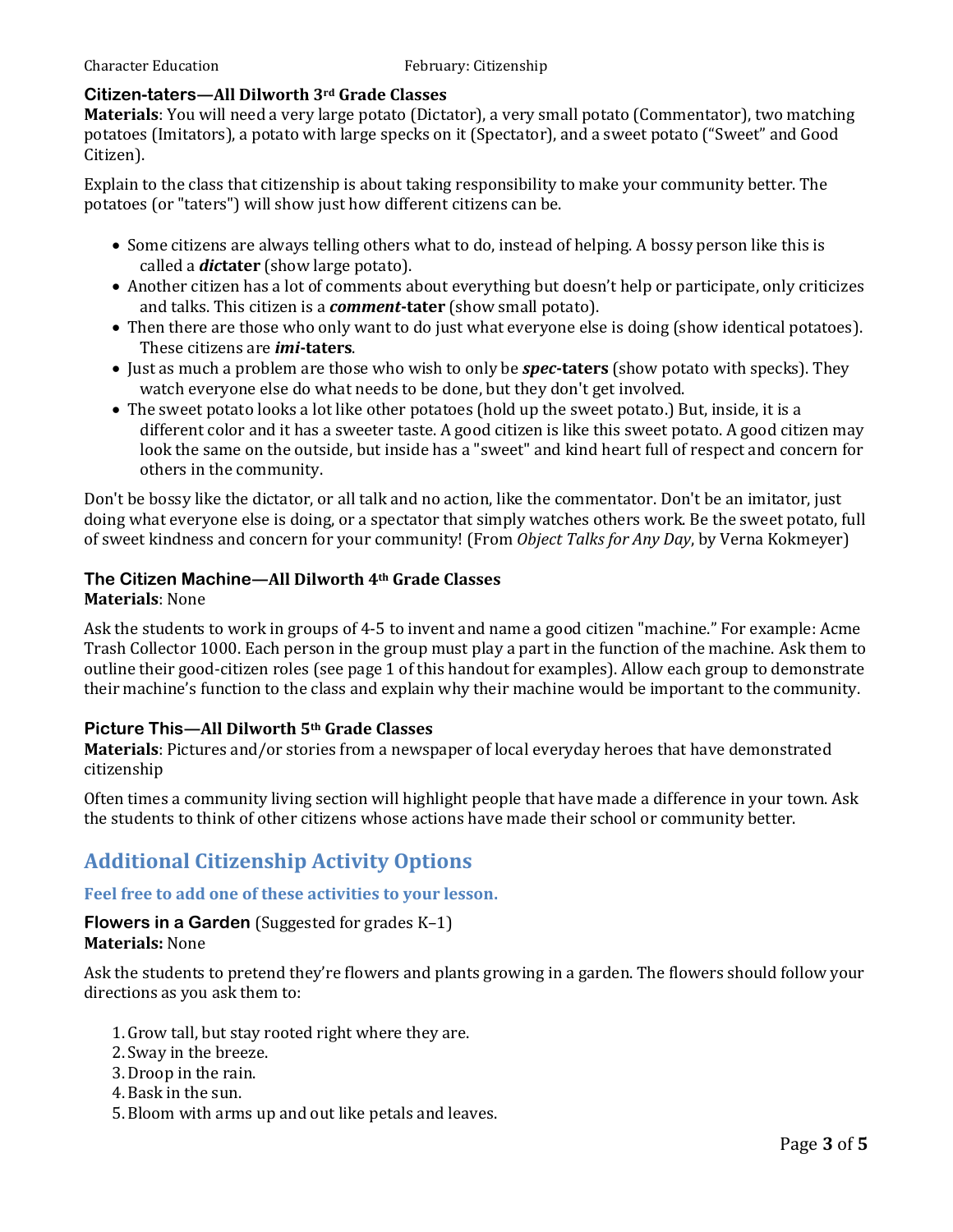# **Additional Citizenship Activity Options (continued)**

Now ask the students:

- What kinds of actions do people do that can harm flowers and plants? (Pollute water, throw litter, pollute the air)
- Why is it everyone's responsibility as good citizens to protect the air, water, and plants in the environment?
- What can one citizen do to protect the environment?

You may also ask the students to draw a picture of something citizens can do to protect the environment. (Adapted from *Character Education Activities for K–6 Classrooms*, Sandra Peyser and Miriam McLaughlin, Minneapolis, MN: Educational Media Corporation. 1997.)

#### **Skit: Use Your Voice to Vote** (Suggested for grades K–3) **Materials:** None

Discuss with the students why we vote. Voting allows citizens to let the government know what they think, value, and believe. Until fairly recently, minorities and women couldn't vote in our country. It is a privilege citizens of some countries still don't have.

Separate the class into three equal groups. Then designate one group as the government, one as voters, and one as a group of people who choose not to vote. Ask a "voting" student to express a concern to the "government" (taxes are too high, there's too much violence in some communities, teachers deserve higher pay, or other). Allow the government to consider it and propose a solution. Then ask a nonvoter to turn with his or her back to the government and whisper a concern. Explore how this is like choosing not to use your voice to vote. Ask the students: Is it fair to complain about how things are in government if you haven't voiced your concerns by voting?

**Citizenship Song** (Suggested for grades 2–4) **Materials**: None

Teach the students a citizenship song (to a familiar tune, such as Twinkle Twinkle Little Star or Row, Row, Row Your Boat) or rap, or have them work in groups to come up with their own. Allow each group to perform their original creation for the rest of the class. Sample rap:

We are good citizens, you know it's true. We are good citizens in all we do. We work hard and respect every rule, helping the community and our school. We listen, share and always care. We show good citizenship everywhere!

# **Skit: The Head, Heart, and Hands of a Good Citizen** (Suggested for grades 2–5)

**Materials:** Cards with a characteristic of a good citizen written on each (see below)

Ask for several groups of 3-4 volunteers. Hand each group a card listing a characteristic of a good citizen of the world. (See below.) Ask each group to think up a skit to demonstrate a quality of a good citizen without saying it outright. See if the rest of the class can figure out what the quality is, raising their hands when they know.

- Has empathy for others and their problems
- Believes people should be treated fairly
- Feels responsible for helping others
- Compromises and finds solutions by working with others
- Respects others' rights

(Adapted from: TeachUNICEF, U.S. Fund for UNICEF's Education Department. *Exploring Our Roles as Global Citizens: An Educator's Guide (Grades 3–5)*. By Elizabeth O. Crawford, Ph.D. The University of North Carolina Wilmington. 2013. *http://teachunicef.org/sites/default/files/units/global\_citizenship\_gr\_3-5\_final\_7-13.pdf*)